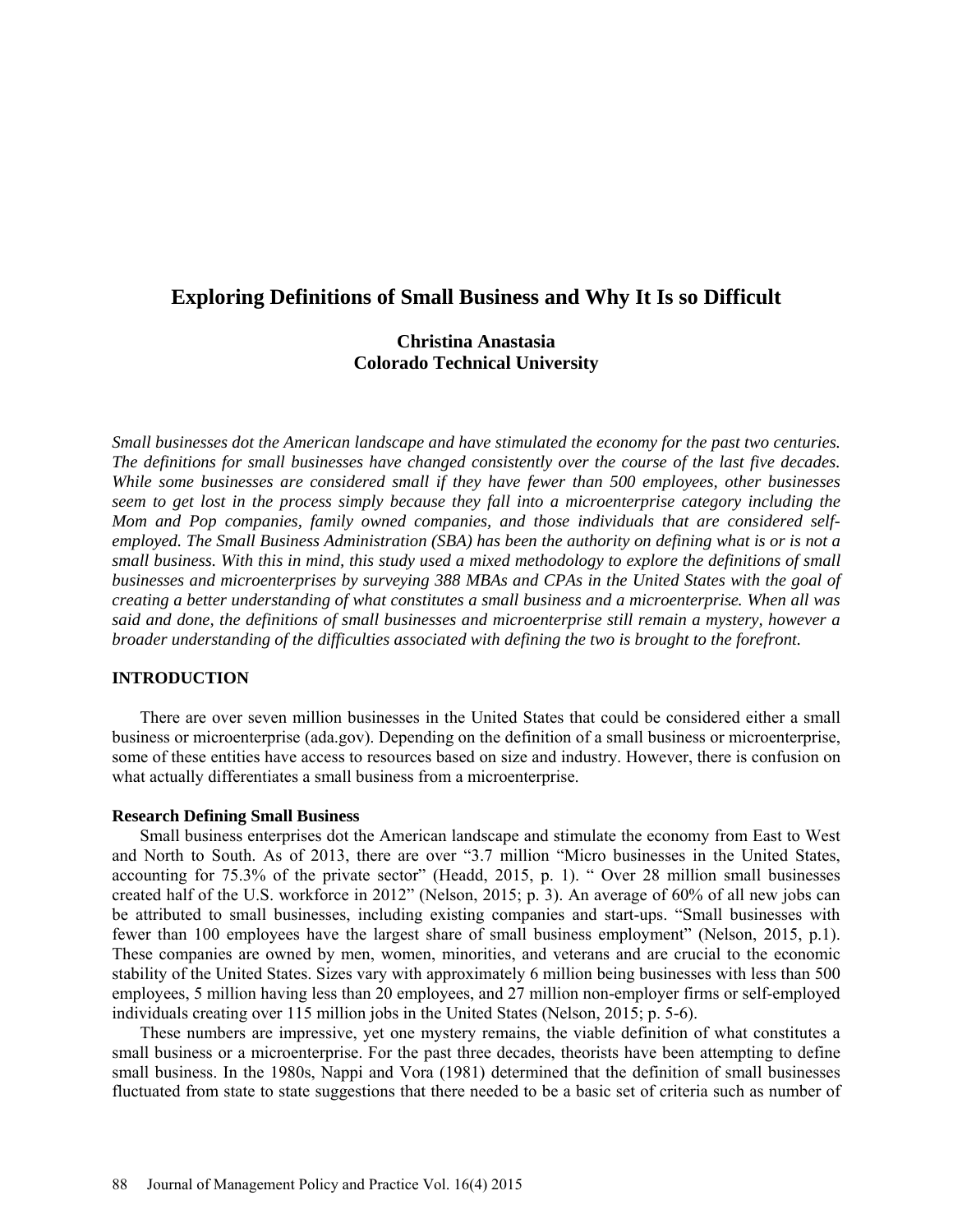employees or annual income, used nationally to create standards by which government agencies could identify small businesses. This opened the door for more effort in the definition.

In 1981, the SEC brought forth a definition of small business to create compliance with the Regulatory Flexibility ACT (RFA) based on income. This definition assumes that the company or person has assets totaling less than 2.5 million, however, for businesses such as an investment company, the net assets are be 50 million or less (p. 9). This attempt to clarify misunderstandings of small business seemed to create more confusion. Five years later, a new definition was proposed by Peterson, Albaum, and Kozmetsky (1986) stating that a small business has fewer than 100 employees with gross receipts of one million or less (p. 63). This definition was supported by a study questioning over sixteen hundred random participants. However, the qualifications of the participants as business managers, academics, or owners were not presented in the study.

The next attempt to provide a definition was presented by Ang (1991) who stated that small business is defined as private, undiversified, lacking limited liability, and entrepreneurial. In this definition, the company would not be led by a management team rather it would be a sole proprietor or general partnership with room to grow. An additional attempt to define small business was presented by Drinan (1995) stating that the number of employees should be less than 100 in manufacturing and less than 20 in construction or service industries. There is little rationale for this definition.

Osteryoung, Newman, and Davies (1997) presented a new definition of small business stating that a small business must meet three criteria, "(a) it must be measurable and observable, (b) it must be congruent with the market system, and (c) it must be meaningful "(Osteryoung, Newman, & Davies, 1997, p. 4). The authors also supported the idea that a small business should not be publicly traded and would be personally guaranteed by the company owner. In 2001 Valker, Phillips, and Anderson attempted to provide yet another definition of small business as any company that is represented by the "degree of development and access to capital" (p. 11). Essentially, this means that a small business has limited access to funding beyond personal savings, family, and local banks. However, they also question the concept of defining a small business through the number of employees meaning that a company with 100 employees could have higher profits than a company with 200 employees, making this method irrelevant.

#### *SBA Definitions of Small Business*

Throughout the years, the Small Business Administration (SBA) has provided several different definitions of small business. The initial definitions presented from the SBA focused on size standards and industries. With these size standards SBA matched their definition to those of the North American Industry Classification System (NAICS) industries (Ragland, 2007). The size standard focused on two areas, the number of employees, and the amount of income or less than 500 employees and income under 21.5 million for service and manufacturing. In 2005, the SBA announced that it would that it would start working on a more simplified definition of small business because of an increased problem with larger companies taking over contracts that were supposed to be set aside for small businesses (Norman, 2005). In 2010 the SBA changed the standards for defining small businesses. The new definition divided businesses into three different areas including retail, food, and other services. The reason for the change was to make more small business eligible for funding (Kaltwasser, 2010).

Prior to 1953, the federal government defined small businesses as having fewer than 250 employees and working in small plants as opposed to medium sized or large plants in which a company had over 500 employees. During this post-World War II era, the government understood the need to differentiate small businesses from larger companies (Dilger. 2014). The Selective Service Act of 1948 states that small businesses wanting to work with the federal government or the military would have less than 500 employees and be independently operated (Dilger, 2014). Yet another version was presented by the U.S. Census Bureau in 1952 defined small business as having fewer than 100 employees and less than two hundred thousand in annual sale unless the company was a retailer, in which case the annual revenues would be less than fifty thousand (Dilger, 2014).

In 1953, the Small Business Act was created to stimulate the economy through small business. Specifically, the Act defined small business and being economically disadvantaged and having a need to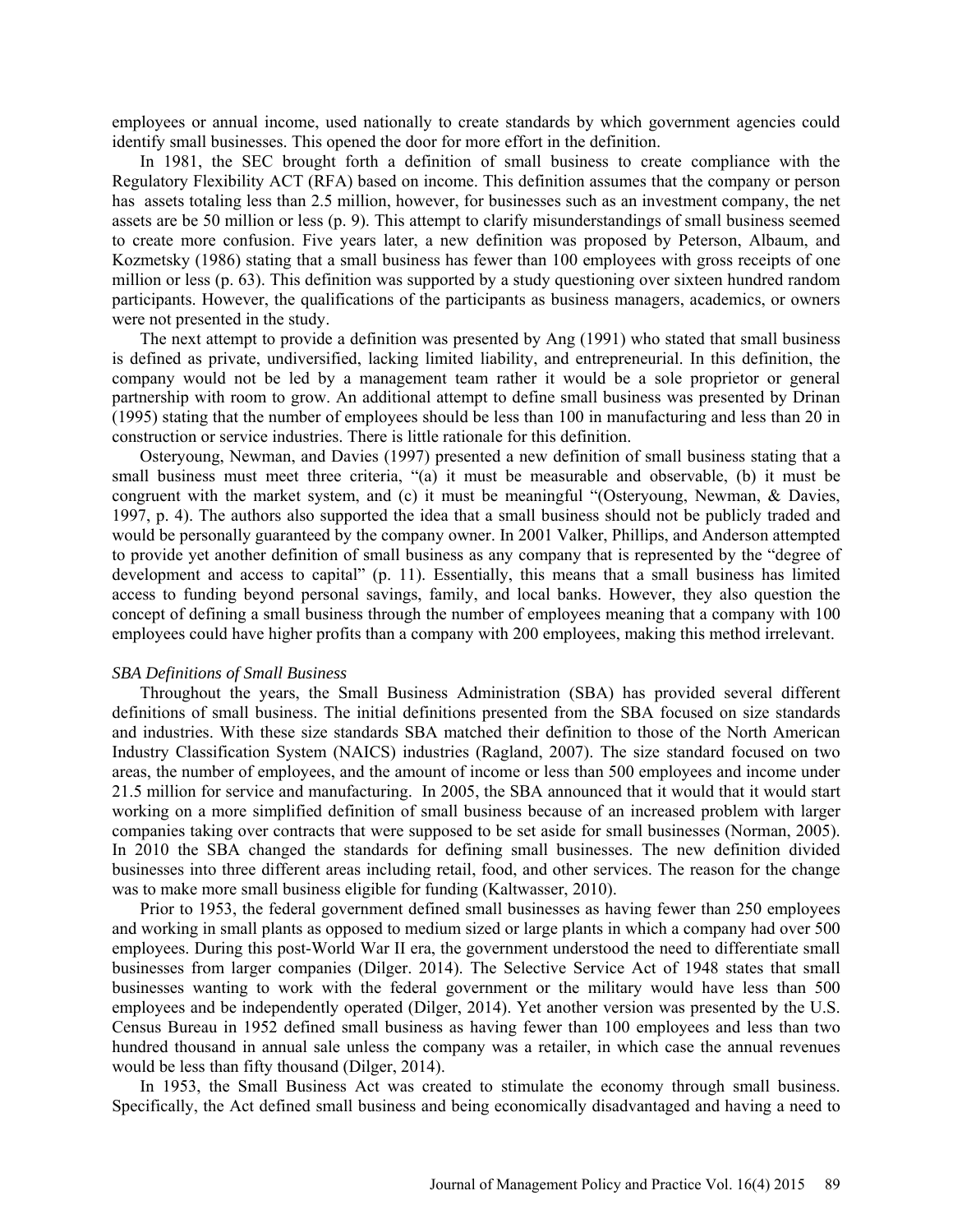receive special considerations (Clark & Saade, 2010). These businesses have a decreased chance of soliciting bank funding for business start-up or growth. The focus of the Act was to encourage citizens to open small businesses that would in turn stimulate the economy. It is important to note that when the Act was passed, small business was responsible for over ninety percent of all businesses in the United States, creating over sixty-four percent of the nations' jobs (Clark & Saade, 2010). The Small Business Act is a crucial turning point for small businesses because it meant that it would reduce the confusion in defining small businesses using number of employees, revenues, net worth, and any other factors considered appropriate (Dilger, 2014). The biggest problem that was encountered was the lack of guidance on which data to use for a proper definition.

The SBA has revised its standards for small business definitions on several different occasions. In 1980, it was recommended that the SBA revisit its size standards based on a report by the Government Accountability Office (GAO). Specifically, this recommendation was to allow for federal contracts to be set aside for small businesses. In response, the SBA proposed a simplification of the process by focusing on number of employees over income. However, lost in the shuffle, the smallest of these enterprises (the mom and pop businesses) were discounted as a result. In 1982, the SBA proposed a size standard of between 25 to 500 employees as being defined as small businesses. The opposition for this change was high and as a result, in 1983 additional changes were proposed. The size rule was separated into industries that retained the size standards through the North American Industry Classification System (NAICS) in manufacturing and an adjustment for inflation receiving overall approval and the final ruling published in 1984 in the Federal Register. In 1985, another effort to make changes to the Small Business Act based on market share was unanimously opposed.

In 1992, a new proposal to adjust size standards was made by the SBA. The new size standards were meant to "streamline" the existing standards. In this proposal nine size standards were presented as "were 100 or fewer, 500 or fewer, 750 or fewer, 1,000 or fewer, or 1,500 or fewer employees; and no more than \$5 million, \$10 million, \$18 million, or \$24 million in annual receipts" (Dilger, 2014; p. 16). In the end, the changes were not initiated. After an adjustment for inflation, in 2002 yet a new proposal was presented by the SBA using the number of employees for all businesses as the size standard. Again, the proposal was opposed and no changes were made.

In 2008, the SBA announced the need to do an analysis on its current size standards by looking at size, assets, competition, and market share. As a result, in 2009 the SBA proposed the following changes:

SBA is proposing to establish eight "fixed-level" receipts based size standards: \$5. 0 million, \$7.0 million, \$10.0 million, \$14.0 million, \$19.0 million, \$25.5 million, \$30.0 million, and \$35.5 million. These levels are established by taking into consideration the minimum, maximum and the most commonly used current receipts based size standards (SBA, 2009, pp. 21-23). See figure 1.

According to the SBA, lowering the size standards for small businesses would be in conflict with its efforts to provide small business assistance. In 2010, the SBA finalized these changes.

Currently, the SBA defines small business as an entity that was created to make a profit, is located in the United States, pays taxes, and/or uses American products, materials, and labor. Small businesses are independently owned and are dominant in their fields. A small business can be a sole proprietorship, corporation, or any other recognized legal form. The SBA continues to use NAICS and size to determine if an organization is a small business. On the SBA website (https://www.sba.gov/content/determiningbusiness-size), the tools for determining business status include whether a company qualifies for government contracts. To determine a business status, the company must first determine its NAICS code. Once this is established, the website asks for the number of employees. If that number is under five hundred, the results show a small business status. However, it is the type of industry that will make the difference. For example, for a manufacturing company, the number of employees is requested. However, for a life insurance company it is the annual revenues that are sought to determine the status.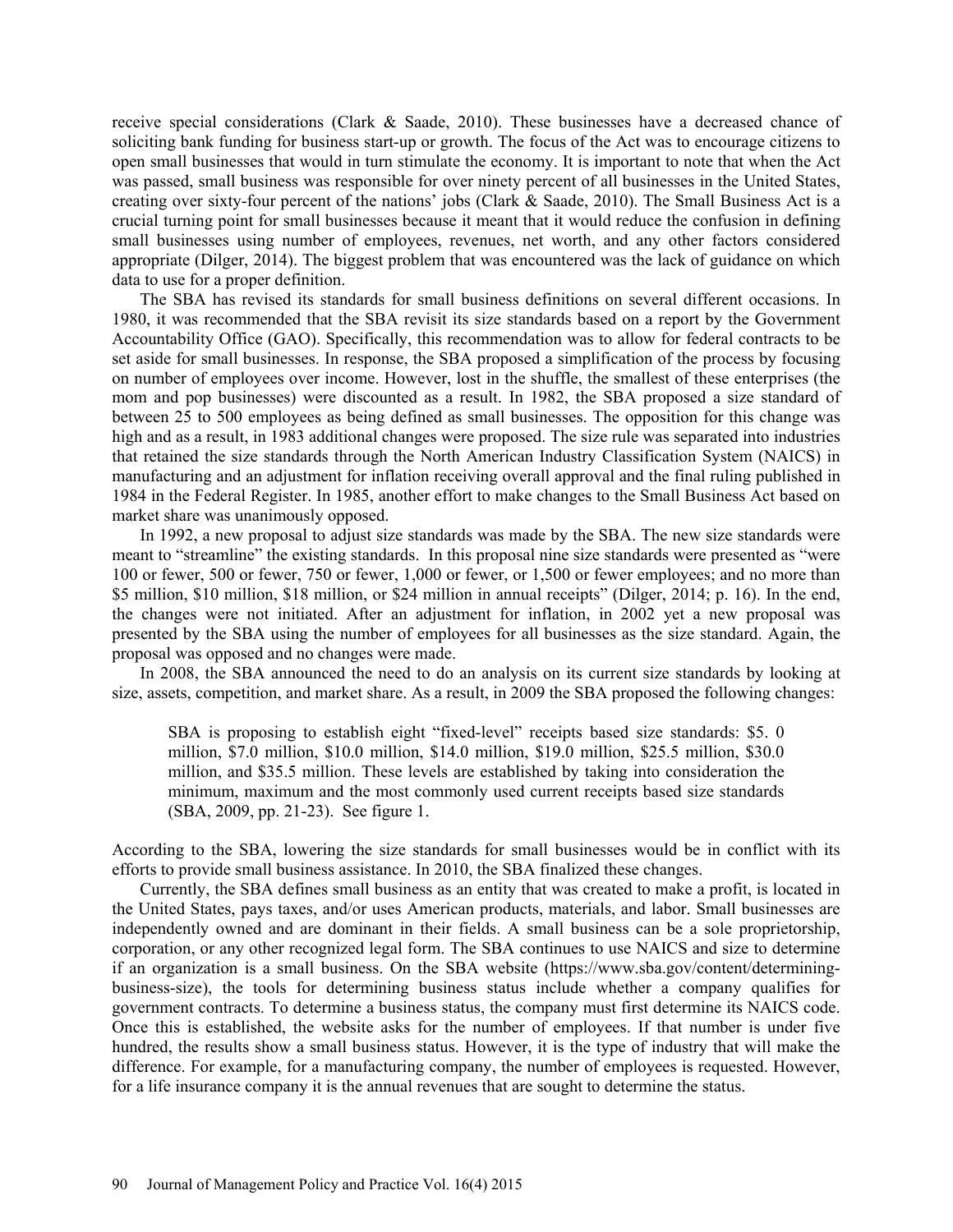#### *The Microenterprise*

While the government has made several attempts to define and classify small businesses, today there are millions of companies that continue to get lost in the shuffle. In 1991, the SBA recognized that there are over three million companies that fall into a different category of small business by referring to these businesses as microenterprises. The Microenterprise is a small business that is defined as having less than ten employees and being economically disadvantaged companies meaning that the company is low income or very low income and lacks the access to capital or other resources essential for business success, or is economically disadvantaged (U.S. Small Business Administration 15 U.S. Code 6901 Definitions).

The biggest problem associated with defining the microenterprise is the lack of data to estimate exactly how many microenterprises exist in the United States. For example, a self-employed individual would fall into the same microenterprise as a small manufacturing plant. What is known is that there are well over ten million businesses that have difficult time accessing financing and resources (Hoyw, Robero, & Zeuli, 2012). In 1999 ACCION U.S.A. commissioned a study by Roslow Research Group to try to answer the question of how many microenterprises are currently working in the U.S. The research suggested that there were over thirteen million micro entrepreneurs, most of which are single employee companies (Burrus, 2002). According to Hoy, Robero, and Zeuli (2012)

4.1 million, or 54.6 percent, employ between one and four people. An additional 21.1 million firms have no employees other than the owner, according to the U.S. Census Bureau. Non-employer firms and companies with fewer than five employees account for 87.4 percent of all firms in the United States, and about 20 percent of total employment (p. 1-2).

While microenterprises appear to include any company with less than ten employees, one of the biggest differentiators between small business and microenterprise is revenues, along with lack of access to funding. For example, a typical loan for a microenterprise is less than fifty thousand dollars and is provided by creditors beyond banks through microcredit lending or microloans which are set up with higher interest rates (Hoy, et.al, 2012).

In 2014 the U.S. Small Business Administration proposed a new rule regarding microenterprises stating that microloan programs are meant to assist "women, low income, veteran, and minority entrepreneurs, and others capable of operating a small business that are in need of small amounts of financial assistance" (p. 14617). The reason for this proposal was to make micro funds available to more microenterprises. While funding programs of these types are meant to stimulate small business development, the problem is that most microenterprise owners are unaware of them.

The status of a microenterprise is not provided in the tools found on the SBA website. On the SBA website [\(https://www.sba.gov/content/determining-business-size\)](https://www.sba.gov/content/determining-business-size), the business owner must determine the NAICS code and is then prompted to enter either the number of employees or the annual revenue to determine status. There is no variance in those companies with less than ten employees that is identified by the website, meaning that a company with less than ten employees or consisting of a self-employed individual must look beyond SBA for assistance on the county level.

#### *The Problem and Purpose*

The general problem is the confusion about the definition of a small business or microenterprise. This has a direct impact on the resources available to both small businesses and microenterprises. As explained earlier, while small businesses account for over seven million companies in the United States, more than four million or over half of those companies fall into the microenterprise category (Hoy, et.al., 2011). Microenterprises or disadvantaged businesses, according to the SBA, may have access to special funding or microloans based on their status. Small businesses, however, do not qualify for many of the microloan programs, leaving them to try to fund their organizations through more traditional routes. The specific problem is a lack of understanding on how to differentiate a small business from a microenterprise.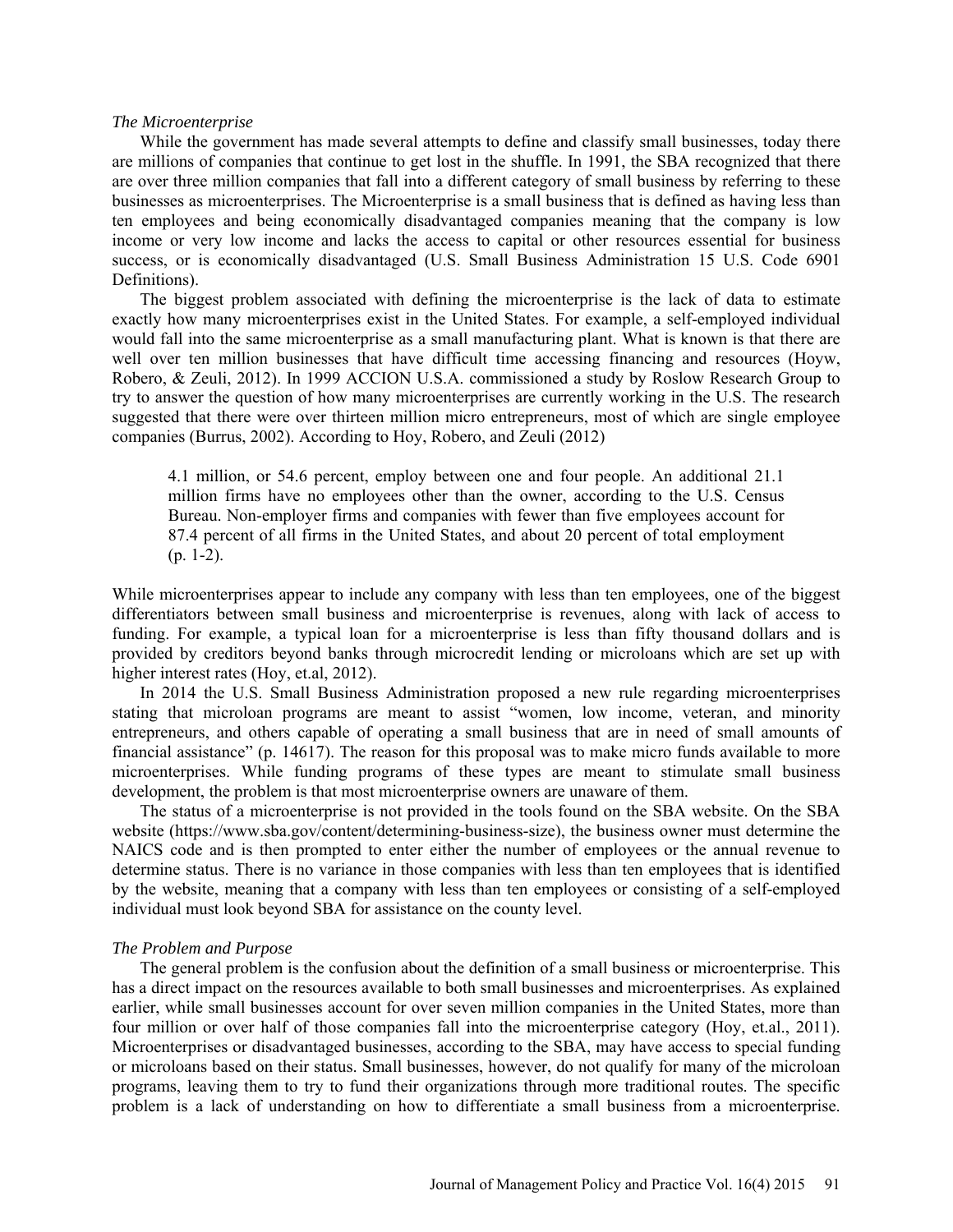Attempts to define the small business and microenterprise have continued for the past half century and currently the process uses the federal NAICS code combined with either the number of employees or annual income, depending on the type of company. The current processes are confusing.

The purpose of this study was to provide a new set of definitions for small business and microenterprises by soliciting experts and academics in the fields of business management and accounting. Five hundred MBAs and CPAs were asked to provide their expert opinions to differentiate between the small business and the microenterprise. Of the five hundred experts solicited, 388 responded.

The research question presented in this study is if there is a way to differentiate between the definition of a small business and a microenterprise. RQ1: Can a definition of small business and microenterprise be made based on income and number of employees? The hypothesis H1: Small business and microenterprises can be defined using either income or number of employees. The Null Hypothesis H0: Small business and microenterprises cannot be defined using income or number of employees.

#### **Methodology**

A mixed methodology using components of both quantitative and qualitative questions was used to provide a greater understanding of both the small business and microenterprise. This methodology is appropriate because both structured and unstructured methods of questioning were incorporated to address the research question. Creswell (2003) states that when research takes on a sequential approach, a mixed methodology is acceptable in order for the research to elaborate on the findings of one method in conjunction with another method. The nature of this study is ex-post facto meaning that while there will be variables explored, exploratory qualitative data will be included that allows the participants to expand on their experiences and knowledge. For this study a fixed method design was used because the qualitative and quantitative methods were predetermined at the onset of the study. This method is sequential and explanatory (Creswell, Plano Clark, Gutmann, and Hanson, 2003; Plano Clark, 2010) and is applicable to research that is educational in nature

#### *Population and Sample*

The study incorporated the expert opinions of academics possessing a minimum of a Master's degree in business and from CPA's licensed to practice in the United States. Academics were solicited from University business programs outside of the Universities in which they instruct. Academic participants were contacted through linkedIn.com. CPAs were solicited from the list of CPAs found on the American Institute of CPAs license verification website. Once the criterion for participation was established, participants were then directed to the survey website at surveymonkey.com (Questionnaire Appendix A). In total, 500 potential participants were solicited via email. Of the initial 500 participants solicited, 388 met the criteria and participated in the study.

#### *Data Analysis Quantitative*

A total of 12 questions were presented to the participants. The questions focused on both a small business definition and a microenterprise definition. The last question was an unstructured open-ended question asking participants to explain how they would define a small business and microenterprise. The data was analyzed using SPSS software. The data analysis using the software addressed questions 6, 7, 11, and 12, all of which were multiple choice and allowed for comparison of the data. The remaining questions required a simple yes or no response. The following section reviews the findings.

#### *Questions 1-5*

Question one shows that over 75% of the participants have owned a small business in their past. Of the percentage that did or still do own a business, (Question two) the number of employees is a total of one to fifty. Interestingly, the response to question four, which asked participants if they felt a definition of a small business should be based on income was close, with 48.6% or 187 respondents stating yes and 51.4% or 198 respondents stating no. Questions 3 and 5 asked participants if small business should be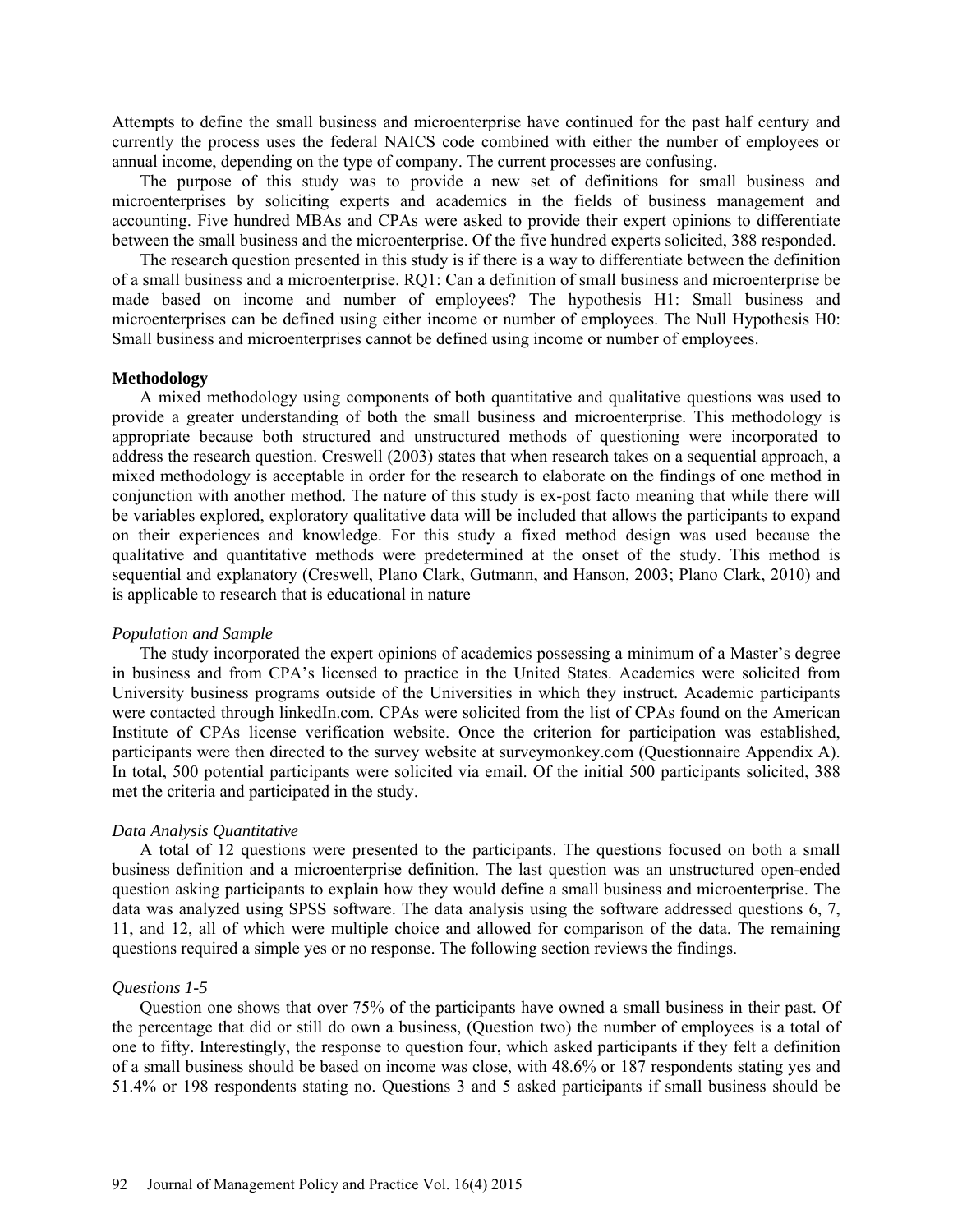defined based on income 48.7% answered yes and 51.43% answered no. When asked if small business should be defined based on the number of employees 73.44% stated yes and 26.56% stated no.

#### *Questions 6-7*

Question number 6 was coded as Q6Inc focused on the definition of small business based on income. Of the 388 participants, only 363 responded to this question. The frequency indicated by SPSS overwhelmingly favored annual incomes of less than one million dollars with 181 of the respondents followed by 123 respondents that favored annual incomes of one to five million dollars. The mean value showed as 1.7245 with a standard deviation of .87704.

Question 7 coded as Q7Emp asked participants to evaluate the definition of small business based on the number of employees. The overwhelming response to this question over 60% was one to fifty employees to define a small business. The mean value of this question was 1.6897 with a standard deviation of 1.04511. Of the 388 participants only 377 responded to the question.

#### *Questions 8-10*

Questions 8-10 asked participants to evaluate the definitions of microenterprises. Question 8 asked if microenterprises should be defined as have fewer than ten employees, 48.97% of the participants agree and 50.13% disagreed. Question 9 asked participants if microenterprises should be defined based on income, 54.07% of the participants agreed and 45.93% disagreed. Question 10 asked if microenterprises should be defined based on the number of employees, 75.66% of the participants stated yes and 24.34% stated no.

### *Questions 11-12*

Question 11 coded Q11MicInc asked the participants to evaluate the microenterprise based on annual income. Of the 388 participants only 377 responded to this question with the majority of the responses stating that less than one million dollars in annual income should be used to define a microenterprise. The mean for this question was 1.1601 with a standard deviation of .47434.

Question 12 coded as Q12MicEmp asked the participants to evaluate the definition of the microenterprise in terms of the number of employees. A total of 377 of the participants answered this question with the majority indicating that a microenterprise should be defined as having 1-50 employees. The mean for this question was 1.0949 with a standard deviation of .46532 (See figures 2 and 3).

Additional analysis conducted includes a dependent t-test to understand the differences between defining a small business and a microenterprise. Both sets of questions focused on either income or number of employees.

A bivariate correlation was used to determine if the two variables were linearly related to each other. The variables were based on number of employees or annual income for both small business and microenterprise definitions (See figures 4 and 5).

When comparing the two groups in terms of income related definitions Q6Inc presented a correlation coefficient of 1 compared to the .733 form Q11MicInc. The two groups compared for number of employees show Q12MicEmp correlation coefficient of 1 comparted to .521 for Q7Emp.

#### *Summary of Quantitative Data*

The quantitative data indicates that for small businesses, there is a divide on creating a definition based on income with 48.6% supporting income and the remaining 51.4% not in favor. However, a definition based on the number of employees showed a 73.4% in favor. For the micro enterprise, the same divide in opinion exists with 49.9% supporting employee count. If annual revenues were used to define a small business, 49.9% of the participants agreed that the annual amount should be less than one million dollars per years. Using the employee count, 60.5% of the participants agreed that the number of employees would be less than fifty.

The defining factors for a microenterprise were also divided. Over 49% of the participants agreed that a microenterprise should consist of less than ten employees with 50.1% of the participants not supporting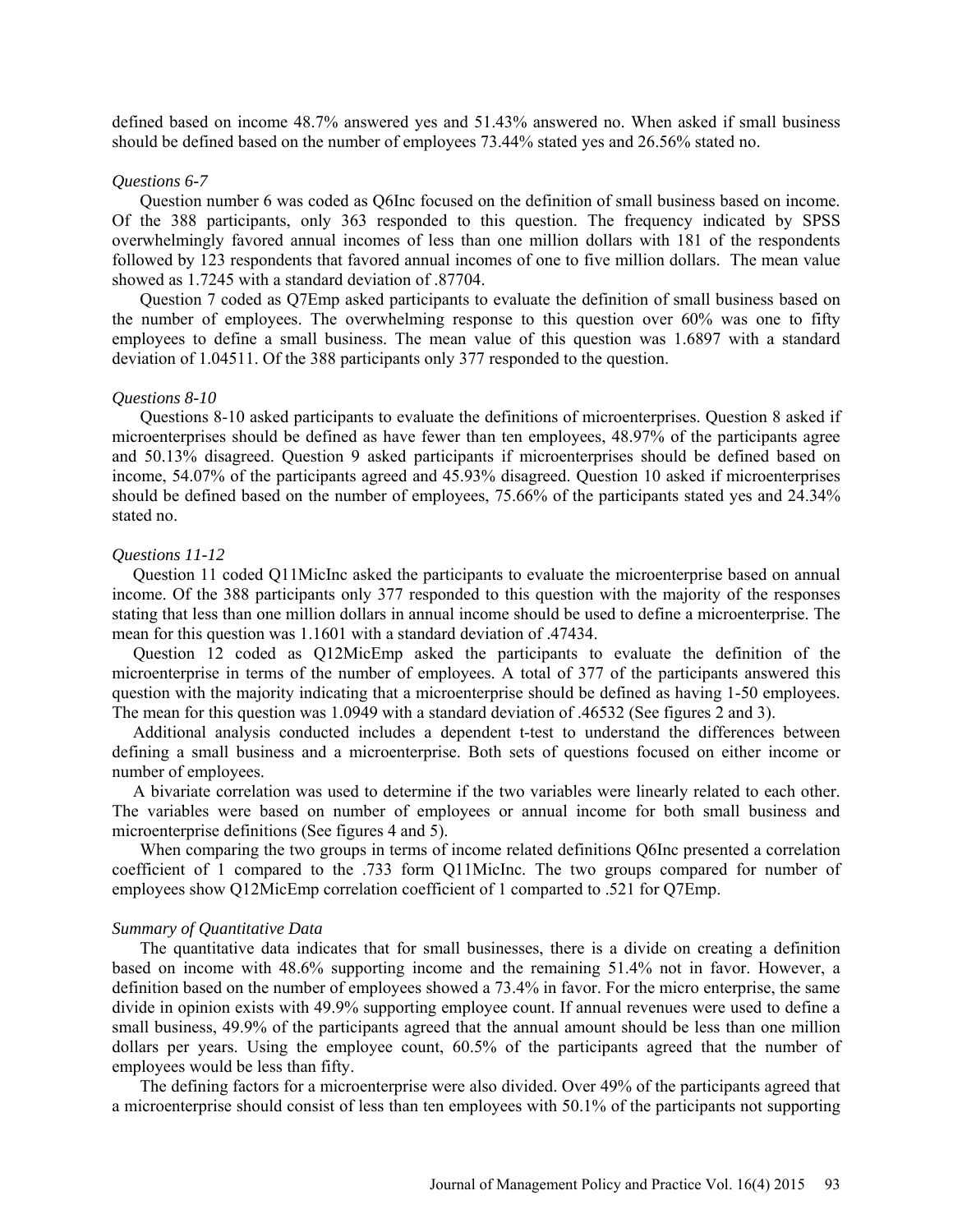employee count as a means to define the microenterprise. In the area of income there also was a divide with 54.1% supporting income as a defining factor for a microenterprise and 45.9% unsupportive of this method for defining a microenterprise. If income were used to define the microenterprise, 87.7 of the participants agreed that the annual income should be less than one million dollars. If employee count were to be used in defining a microenterprise, 94.9% of the participants agreed that the employee count would be fifty or less.

Figure 6 and 7 reflect the division for defining small business and microenterprise based on income (See figures 6 and 7). While the responses using income to define a small business were divided, using employee count to define small business was clearly preferred by the participants.

#### *Data Analysis Qualitative*

One unstructured open-ended question was asked of all of the participants. Question 13 asked participants if they would like to provide their own definitions of small business and microenterprise. Of the 388 participants, 38 provided a separate definition of small business. Provalis research data mining software was used to analyze the individual responses to question thirteen. The answers were coded into the software as cases and key words and strings were entered to identify recurring themes identified.

#### *Theme 1 Eliminate Microenterprise*

Several of the participants indicated that a microenterprise and small business are one in the same. For example, participant 4 stated, "I find the term "microenterprise" confusing, less than 10 is "micro" 11 is something else, "small?" I would go with broader ranges of 1-50 is a small enterprise and dump the "micro" label entirely." Participant 7 stated, "There should be no distinction between the two. Any business that is started and makes a profit should be considered a small business and the number of employees should not be a factor in determining the definition of a business!!! "

Also suggesting that microenterprises should not be included in the definitions, Participant 19 stated,

Small business and microenterprise could be based on the value of the service or products it provides, % of growth over previous years, and investor interests, not necessarily number of employees or annual revenue; although growth in revenue is very important. If a small business has 500 or more employees, how do you define a business with 10-25 employees with revenues of 200K-1,500K? Leaving this segment out seems to dismiss a significant number of businesses,

#### *Theme 2 Family Owned Businesses*

A second theme produced concerns on defining a family owned business. Participant 2 stated, "I view the microenterprise as falling between a family-owned business and small business enterprise (small capitalization company). A "small business" is more of an umbrella term for them all, but SBA can easily have its own legal definition as could states and other agencies." Participant 26 stated,

In my opinion, a small business or microenterprise can be family owned and operated. If that is the case, there are rarely more than ten (10) people who work for the business. I don't know of any small businesses that has an income of a million dollars annually. If there are any, then perhaps they should be taking this survey as well."

Also supporting the notion that a family-owned business should be differentiated from a small business, Participant 32 stated,

A Microenterprise enterprise I feel would be more in the line of a family owned business (sole proprietor)  $\sim$  20 employees. Limited to the product lines, but I would feel a larger sales volume, in the several millions would be allowed."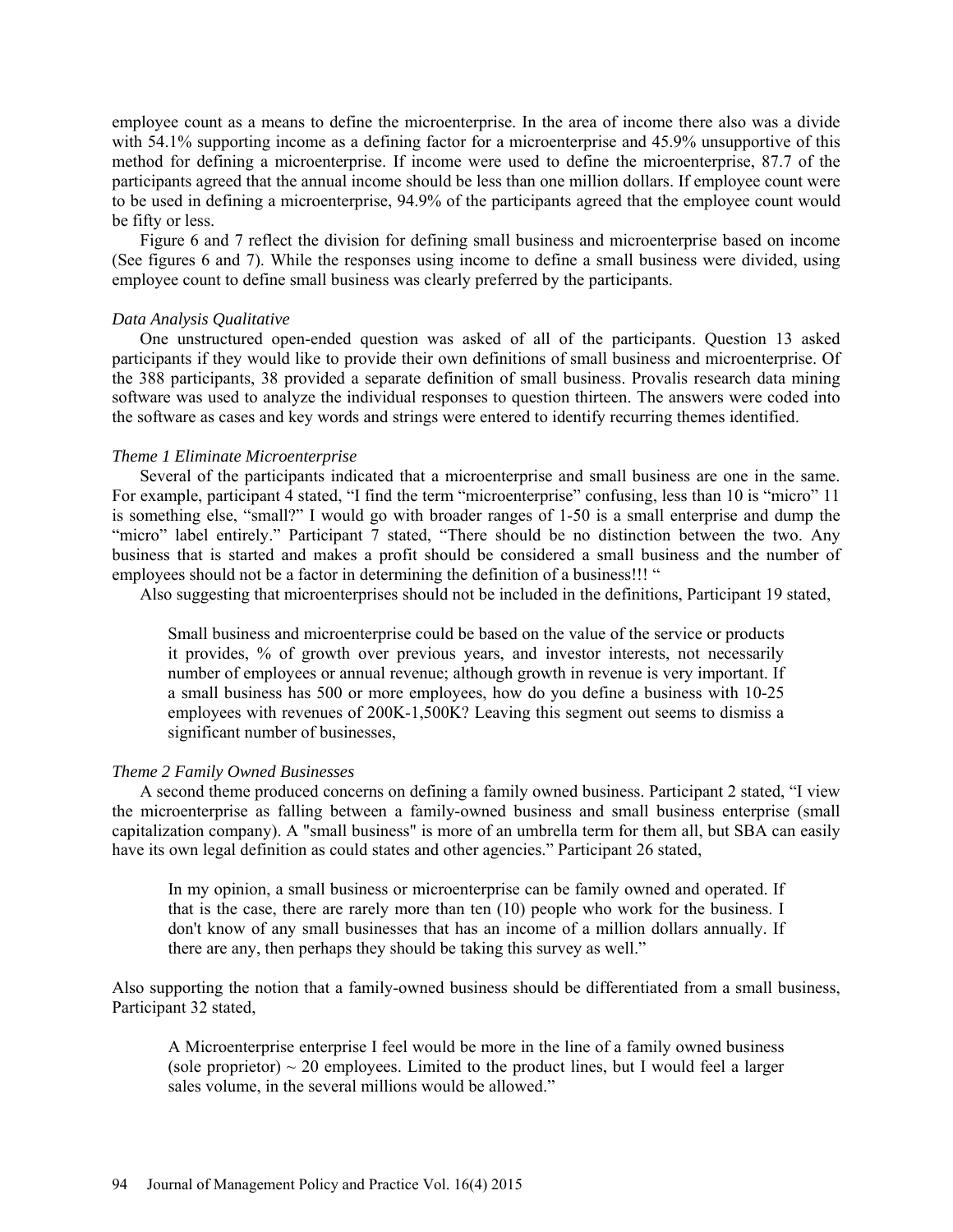#### Participant 35 stated,

Micro is more family owned or a loosely organized structure with part time people, people who work for money and perks. Micro will make less than \$1M or they can be very good and still be loosely structured and do \$5M. The choice should have been under \$5M not between 1 & 5 or under 1 million."

#### *Theme 3 Sole Proprietorships*

A third theme produced focused on sole proprietorships. Participant 25 stated,

I know a guy who creates hedge funds. It's basically him, his partner and a few support people (in total about 7 or 8).they both make over \$6million a year each. If you base it on employees only, they are a small business. If you look at profits (their income only, not what they trade) the SBA would still consider them a small business. Really? Microenterprise is a fairly new term they developed to encompass what the current definitions lack, but they still missed the boat."

Participant 32 stated, "A Microenterprise enterprise I feel would be more in the line of a family owned business (sole proprietor)." Participant 33 stated,

"Small business is classified as an entrepreneur who is solo. He or she is the sole owner of the business. A small business may be a small grocery store or gas station that is not franchised or a corporation. A small business may also be started by partnership considered as a joint venture. Small businesses rely on small loans. Employees are limited. A microenterprise is also solo owned and consists of less than 10 employees and started with less capital. An example of this would be carpenters."

#### *Triangulation of the Results*

Figure 8 reflects the triangulation of the data gathered using the mixed methodology approach. The Null hypothesis was supported and the research question could not be answered definitively. The results were divided both quantitatively and qualitatively suggesting this study was unable to provide a definition for neither a small business nor microenterprise.

### *Findings and Conclusions*

The purpose for this study was to gain a better understanding on the definitions of both a small business and a microenterprise. Using the basic definitions provided over the past two decades, 388 participants were asked to define both small business and microenterprises. Of the 388 participants, 38 provided additional definitions of the two, beyond the questions asked in the survey. The purpose of this study was to explore definitions for small business and microenterprises by soliciting experts and academics in the fields of business management and accounting.

#### **Discussion**

The research question presented in this study is if there is a way to differentiate between the definition of a small business and a microenterprise. The hypothesis H1: Small business and microenterprises can be defined using either income or number of employees. The Null hypothesis H0: Small business and microenterprises cannot be defined using income or number of employees. It should be noted that while participants indicated that number of employees could be used to define both a small business and a microenterprise, overall the data does not support this. Based on the findings in this study, there is little support for the hypothesis that small business and microenterprises can be defined using either income or number of employees. The data does support the null hypothesis that small business and microenterprises cannot be defined using income or number of employees.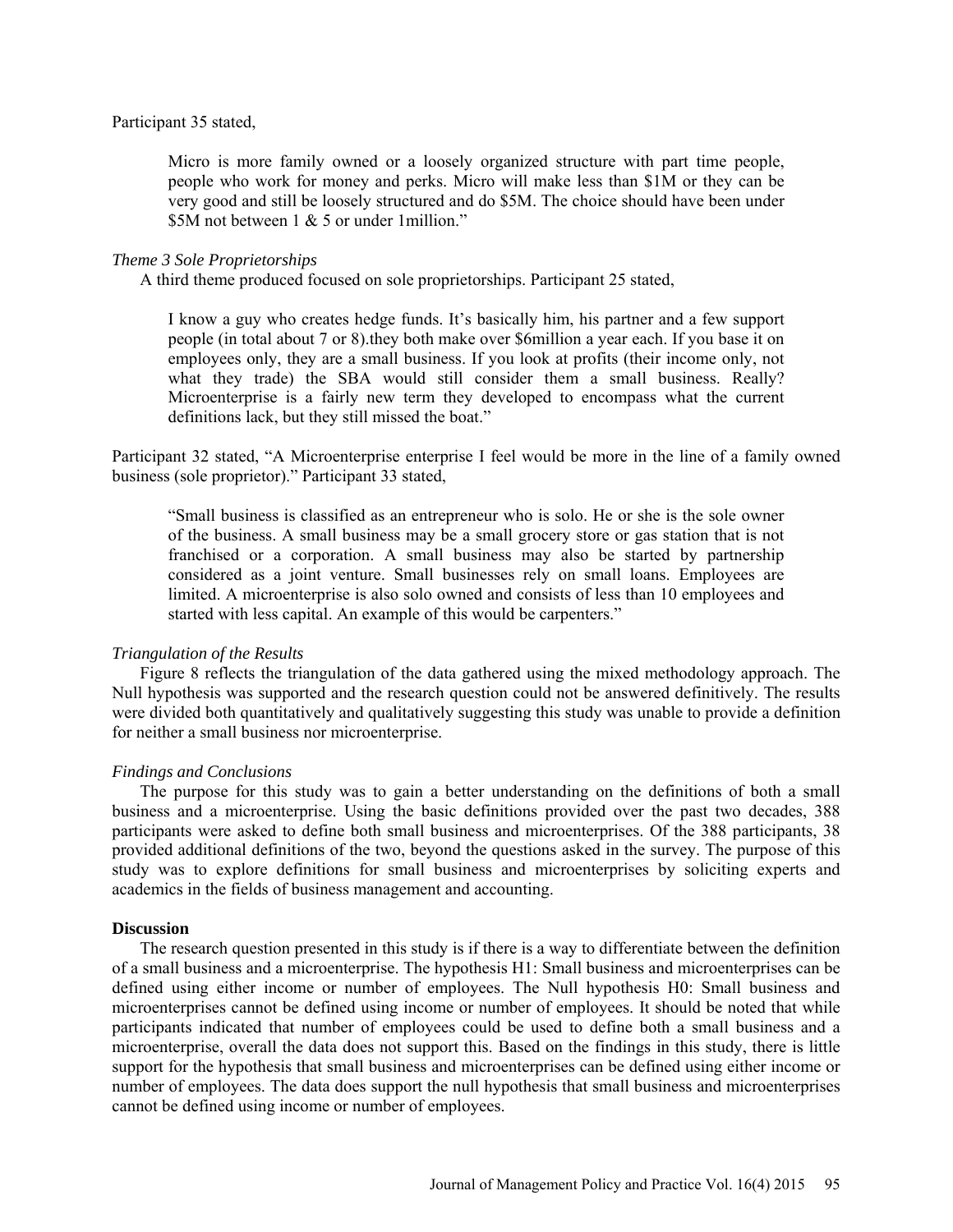The recurring themes discovered in this research presented concepts that were not incorporated in the survey. For example, type of entity such as a sole proprietorship was not considered as a factor in defining either a small business or microenterprise. Also, family owned businesses were included. A final recurring theme was the elimination of microenterprises completely.

#### *Limitations*

While this study was focused entirely on academics having a minimum of a Master's degree in business and CPA's licensed in their state, the study could be replicated using either of the groups explicitly. Additional limitations include the measurements to collect data. For example, there were no demographic questions included that separated MBAs from CPAs. Additional questions could have been added to the survey that may have provided more data.

#### *Conclusion*

Not all research supports a hypothesis as was the case in this study. Years of attempts to define small business and microenterprise has been the goal of organizations such as the U.S. Small Business Administration. The results of this study support the difficulty the SBA has had over the years. While this study was unsuccessful in determining how to define a small business and a microenterprise, important factors are presented throughout including the need to differentiate between the smallest of businesses (microenterprises) and small businesses in general.

### **REFERENCES**

- ADA: Know Your Rights Returning Service Members with ... (n.d.). Retrieved from http://www.ada.gov/servicemembers\_adainfo.pdf
- Ang, J. (1991). Small business uniqueness and the theory of financial management. The Journal of Small Business Finance, 1(1), 1-13.
- Burrus, W. (2002). Innovations in the microenterprise development in the United States. Journal of Microfinance.. Word Press. (4)1. Pp. 81-98).
- Clark, L. & Saade, R.W. (2010). The Role of Small Business in Economic Development of the United States: From the End of the Korean War (1953) to the Present. SBA.gov. https://www.sba.gov/advocacy/role-small-business-economic-development-united-states-endkorean-war-1953-present
- Creswell, J.W., Plano Clark, V.L., Gutmann, M., Hanson, W. (200). Advanced missed methods research designs. In A. Tashakkori & C. Teddly (Eds.) Handbook fo missed methods in social and behavioral research. (pp. 209-240). Thousand Oaks, CA. Sage.
- Dilger, Robert J. "Small Business Size Standards: A Historical Analysis of Contemporary Issues." *Congressional Research Service* 7.5700 (2014): 1-40. Web.
- Drinan, A. (1995). Small business review--1995. Businessdate, 3(1), 8.
- Federal Register Volume 79, Number 51 (Monday, March 17, 2014) [Proposed Rules][Pages 14617-14621]From the Federal Register Online via the Government Printing Office [\[www.gpo.gov\]](http://www.gpo.gov/)[FR Doc No: 2014-05549]
- Headd, B. (2015, January 1). The Role of Microbusinesses in the Economy. Retrieved February 27, 2015, from [https://www.sba.gov/sites/default/files/Microbusinesses\\_in\\_the\\_Economy.pdf](https://www.sba.gov/sites/default/files/Microbusinesses_in_the_Economy.pdf)
- Hoy, T., Romero, J. & Jeuli, K. (2012). Microenterprise and the Small-Dollar Loan Market. The Federal Reserve Bank of Richmond. Pp. 1-6.
	- https://www.richmondfed.org/publications/research/economic\_brief/2012/pdf/eb\_12-05.pdf
- Kaltwasser, J. (2010). SBA expands size of 'small business'. *NJBIZ, 23*(41), 2-3. Retrieved from http://search.proquest.com/docview/758251981?accountid=458
- Nappi, A. T., & Vora, J. (1980). Small business eligibility: A definitional issue. Journal of Small Business Management, 18(4), 22. Retrieved from <http://search.proquest.com/docview/220985972?accountid=458>

96 Journal of Management Policy and Practice Vol. 16(4) 2015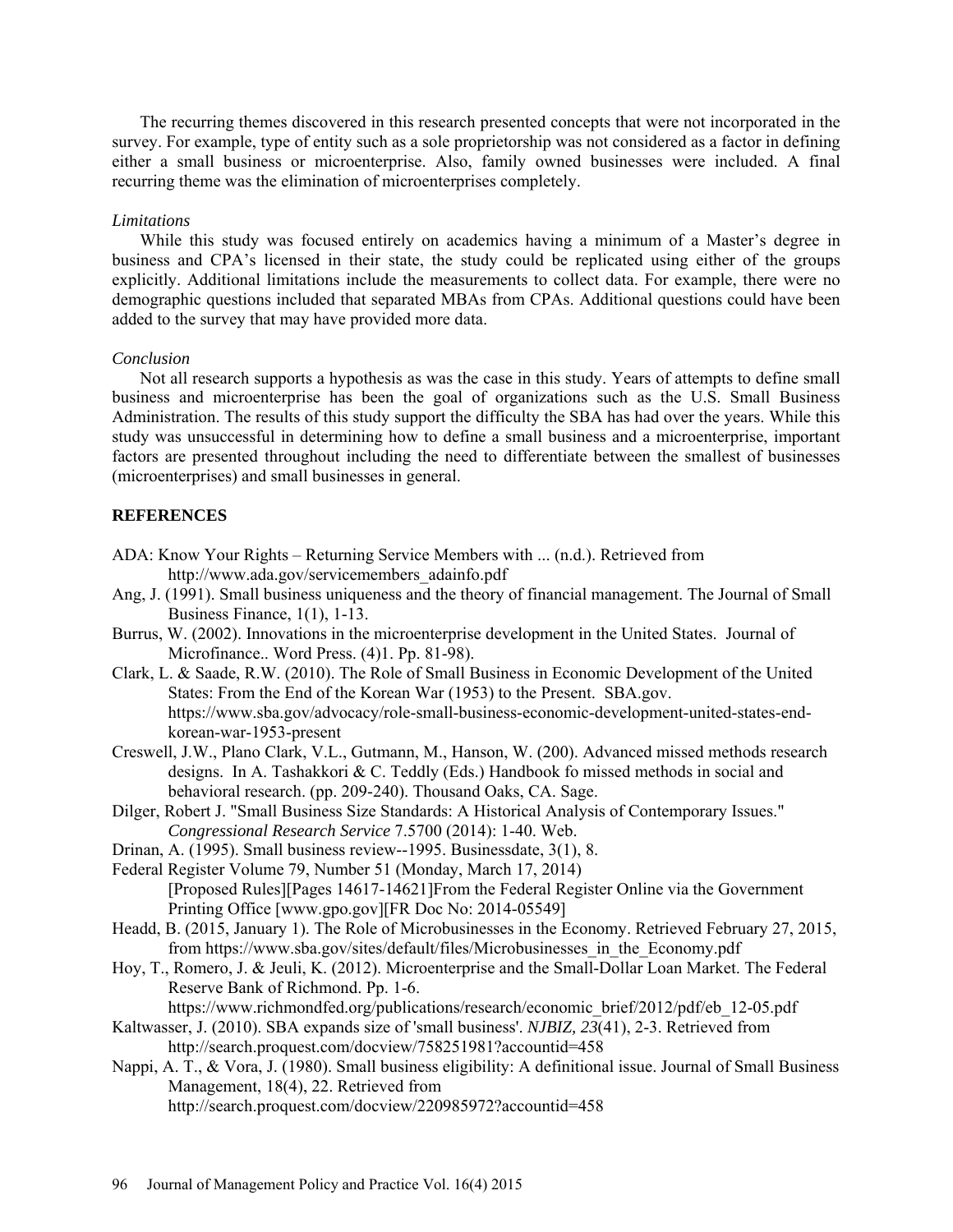- Nelson, B. (2015, February) Small Business Profiles Offer Valuable Insight into States' Economies. The Small Business Advocate, 34(2), 1-8.
- Norman, J. (2005, Jun 30). SBA sizes up eligibility woes. *Knight Ridder Tribune Business News* Retrieved from http://search.proquest.com/docview/463015981?accountid=458
- Osteryoung, J., Newman, D., & Davies, L. (1997). Small Firm Finance: An Entrepreneurial Analysis. New York, NY: The Dryden Press Harcourt Brace College Publishers.
- Peterson, R. A., Albaum, G., & Kozmetsky, G. (1986). THE PUBLIC'S DEFINITION OF SMALL BUSINESS. Journal Of Small Business Management, 24(3), 63.
- Plano Clark, V. L. (2010). The adoption and practice of mixed methods: U.S. trends in federally funded health-related research. Qualitative Inquiry, 6(6), 428-44.
- Ragland, V. (2007, Oct 17). PLANS topic 218: SBA what is small business? *Hyde Park Citizen* Retrieved from http://search.proquest.com/docview/367585548?accountid=458
- SEC proposes definition of "small business". (1981). The CPA Journal (Pre-1986), 51(000008), 9. Retrieved from<http://search.proquest.com/docview/211795347?accountid=458>

#### **TABLES AND FIGURES**

| <b>Receipts (In millions)</b> | <b>Employees</b>    |
|-------------------------------|---------------------|
| \$5                           | 50                  |
| \$7                           | 100 (wholesale)     |
| \$10                          | 150                 |
| \$14                          | 200                 |
| \$19                          | 250                 |
| \$25.5                        | 500 (manufacturing) |
| \$30                          | 750                 |
| \$35.5                        | 1000                |

# **TABLE 1 2009 SBA STANDARDS**

|         |               | Frequency      | Percent | Valid Percent | Cumulative<br>Percent |
|---------|---------------|----------------|---------|---------------|-----------------------|
|         | $1 - 50$      | 350            | 92.8    | 94.9          | 94.9                  |
| Valid   | 51-100        | 9              | 2.4     | 2.4           | 97.3                  |
|         | 101-250       | 6              | 1.6     | 1.6           | 98.9                  |
|         | 251-500       | $\overline{2}$ | .5      | $.5\,$        | 99.5                  |
|         | More than 500 | າ              | .5      | .5            | 100.0                 |
|         | Total         | 369            | 97.9    | 100.0         |                       |
| Missing | System        | 8              | 2.1     |               |                       |
| Total   |               | 377            | 100.0   |               |                       |

### **TABLE 2 Q12MICEMP**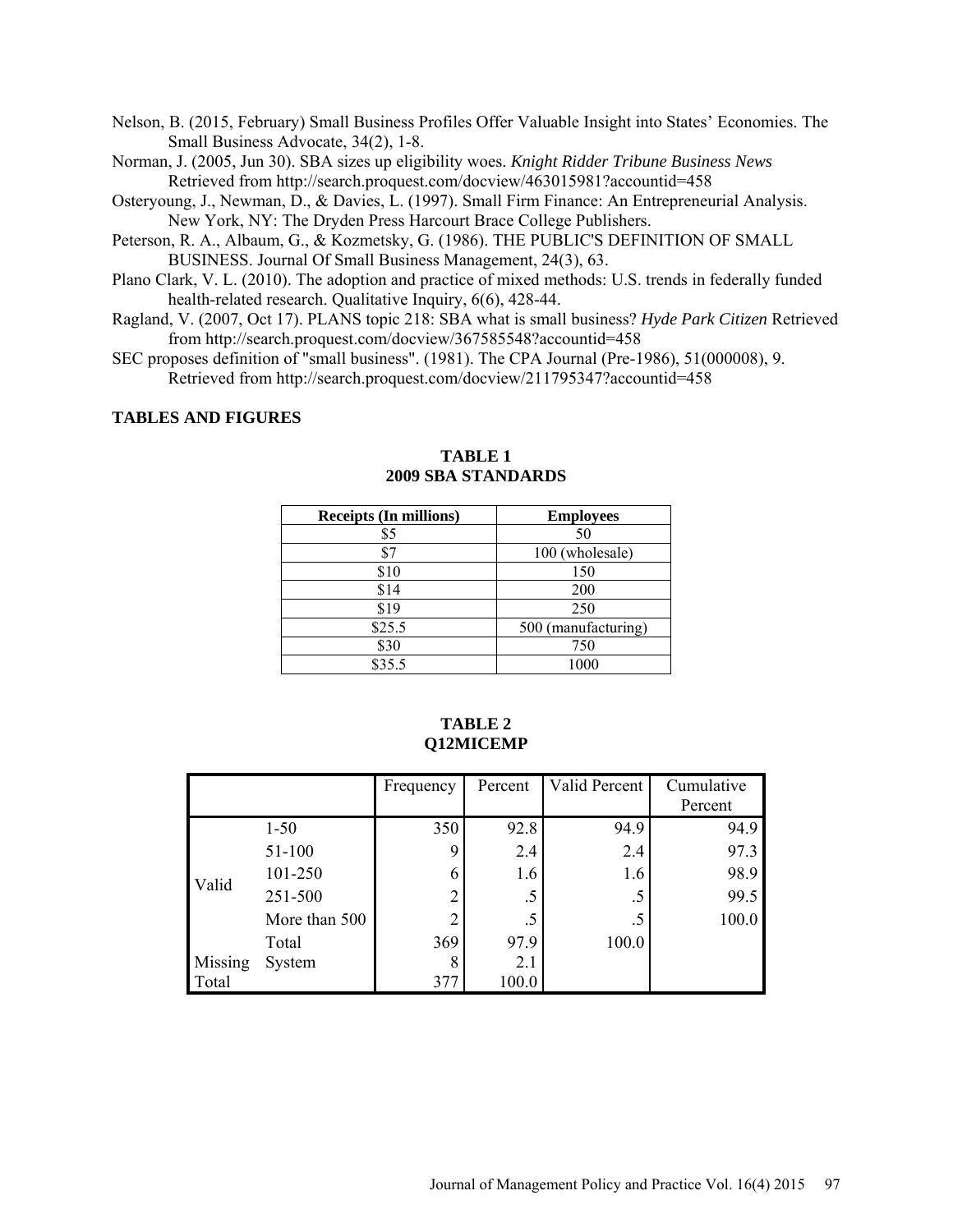### **TABLE 3 DESCRIPTIVE STATISTICS**

|                                    |            | Minimum | . Maximum | Mean   | Std. Deviation |
|------------------------------------|------------|---------|-----------|--------|----------------|
| Q12MicEmp<br>Valid N<br>(listwise) | 369<br>369 | .00     | 5.00      | 1.0949 | 46532          |

## **TABLE 4 CORRELATIONS / INCOME**

|          |                            | Q6Inc     | Q11MicIn  |
|----------|----------------------------|-----------|-----------|
|          |                            |           |           |
|          | Pearson Correlation        |           | $.733***$ |
| )6Inc    | Sig. (2-tailed)            |           | .000      |
|          | N                          | 363       | 359       |
|          | <b>Pearson Correlation</b> | $.733***$ |           |
| 211MicIn | Sig. (2-tailed)            | .000      |           |
|          |                            | 359       |           |

\*\*. Correlation is significant at the 0.01 level (2-tailed).

## **TABLE 5 CORRELATIONS / EMPLOYEE COUNT**

|     |                            | Q12MicEmp  | 7Emp     |
|-----|----------------------------|------------|----------|
|     | Pearson Correlation        |            | $521***$ |
|     | Q12MicEmp Sig. (2-tailed)  |            | .000     |
|     |                            | 369        | 369      |
|     | <b>Pearson Correlation</b> | **<br>.521 |          |
| Emp | Sig. (2-tailed)            | .000       |          |
|     |                            | 369        |          |

\*\*. Correlation is significant at the 0.01 level (2-tailed).

# **TABLE 6 PAIRED SAMPLES TEST**

#### **Paired Samples Test**

|        |                   | <b>Paired Differences</b> |                |            |                                                     |       |        |     |                 |
|--------|-------------------|---------------------------|----------------|------------|-----------------------------------------------------|-------|--------|-----|-----------------|
|        |                   |                           |                | Std. Error | 95% Confidence Interval of the<br><b>Difference</b> |       |        |     |                 |
|        |                   | Mean                      | Std. Deviation | Mean       | ∟ower                                               | Upper |        | df  | Sig. (2-tailed) |
| Pair 1 | Q6Inc - Q11MicInc | 54039                     | 59599          | 03146      | 47853                                               | 60225 | 17.180 | 358 | .000            |